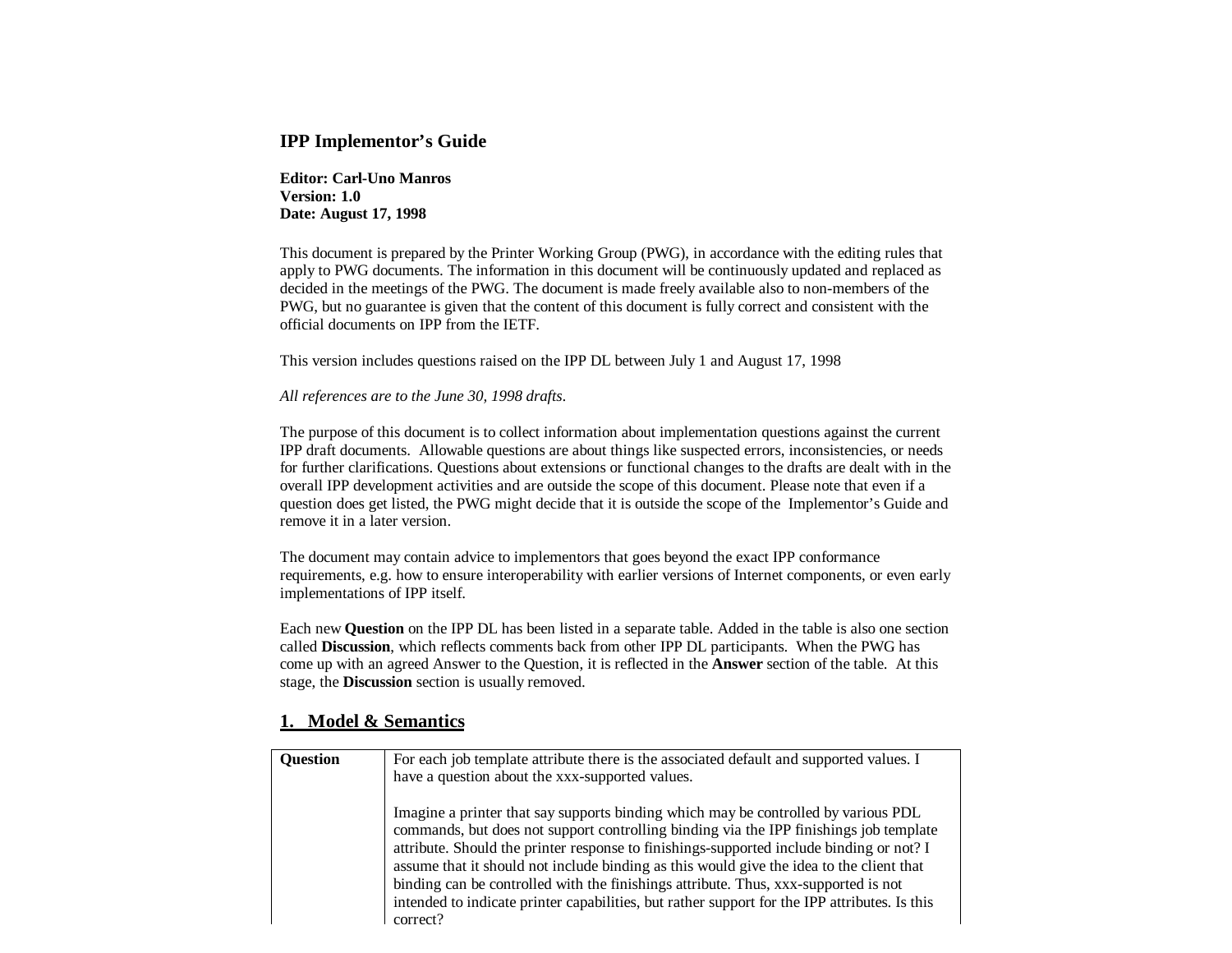| Question | It looks like the problem discussed in "document-format-supported" [MOD needs<br>clarification], http://www.findmail.com/list/ipp/showthread.html?num=3864 was<br>addressed in the new MOD, ftp://ftp.ietf.org/internet-drafts/draft-ietf-ipp-model-10.txt<br>June 30, 1998. The new words say:                                                                                                                                                                                                                                                                                                                                                                                                                                                                                                                                   |
|----------|-----------------------------------------------------------------------------------------------------------------------------------------------------------------------------------------------------------------------------------------------------------------------------------------------------------------------------------------------------------------------------------------------------------------------------------------------------------------------------------------------------------------------------------------------------------------------------------------------------------------------------------------------------------------------------------------------------------------------------------------------------------------------------------------------------------------------------------|
|          | "If the Printer object does distinguish between different sets of supported values for each<br>different document format specified by the client, this specialization applies only to the<br>following Printer object attributes:                                                                                                                                                                                                                                                                                                                                                                                                                                                                                                                                                                                                 |
|          | - Printer attributes that are Job Template attributes ("xxx-default" "xxx-supported", and<br>"xxx-ready" in the Table in Section 4.2),<br>- "pdl-override-supported",<br>- "compression-supported",<br>- "job-k-octets-supported",<br>- "job-impressions-supported,<br>- "job-media-sheets-supported"<br>- "printer-driver-installer",<br>- "color-supported", and<br>- "reference-uri-schemes-supported"                                                                                                                                                                                                                                                                                                                                                                                                                         |
|          | "The values of all other Printer object attributes (including "document-format-<br>supported") remain invariant with respect to the client supplied document format (except<br>for new Printer description attribute as registered according to section 6.2).                                                                                                                                                                                                                                                                                                                                                                                                                                                                                                                                                                     |
|          | While this new wording gets around the problem, I think it presents a poor model. It<br>blatantly violates Second Normal Form, in that some Printer attributes depend on the<br>(Printer identifier, document-format) tuple, while others depend only on the Printer<br>identifier. The model says that all these attributes, including those that vary with<br>document-format (e.g., number-up), are attributes of the Printer class of objects. But the<br>implication is that each real-wold printer maps to a whole set of Printer object instances,<br>selected by document-format. Attributes (e.g. printer-name) which don't vary with<br>document-format are redundantly stored in each instance. Updates to attributes that don't<br>vary with document-format (e.g. printer-state) require visiting all the instances. |
|          | A better model would split the existing Printer into two classes of objects: 1) a new,<br>reduced Printer, and 2) something else that could be called "Interpreter". Then the<br>attributes can be normalized between these two new classes. Attributes that don't vary<br>with document-format are assigned to the Printer. Each real-world printer maps to one<br>instance of Printer. Attributes that do vary with document-format are assigned to<br>Interpreter. Each Printer instance contains one or more Interpreter instances, selected by<br>document-format.                                                                                                                                                                                                                                                           |
|          | I know that IPP doesn't claim to be truly object-oriented. But I think considerations like<br>this are important for a few reasons:                                                                                                                                                                                                                                                                                                                                                                                                                                                                                                                                                                                                                                                                                               |
|          | $\cdot$<br>1.1<br>$\sim$ $\sim$<br>$\mathbf{r}_1\mathbf{q}_1\cdots\mathbf{q}_n$<br><b>Contract Contract Contract</b>                                                                                                                                                                                                                                                                                                                                                                                                                                                                                                                                                                                                                                                                                                              |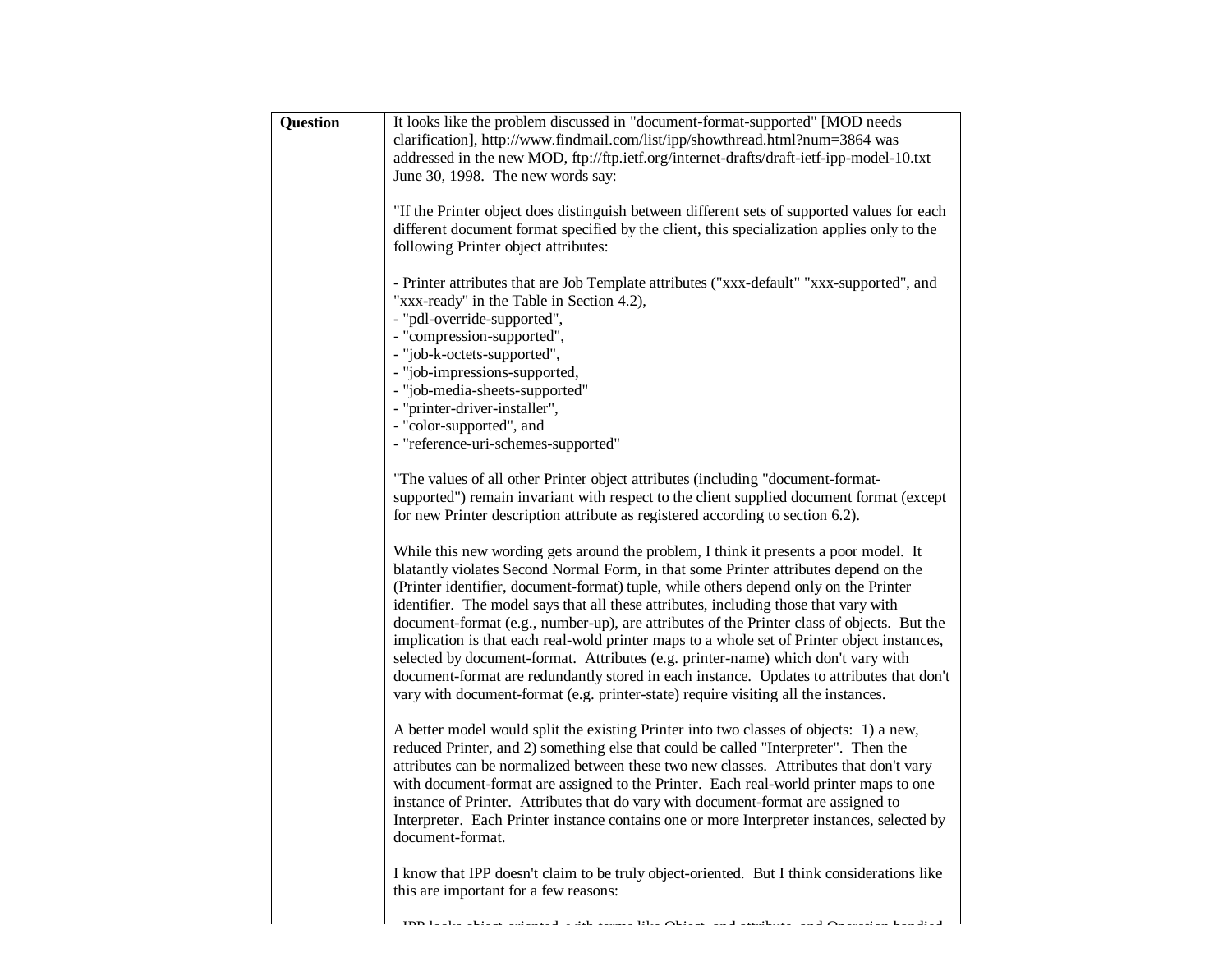|                   | model trace cleanly back to the real world. |
|-------------------|---------------------------------------------|
|                   | <b>Carl Kugler</b>                          |
| <b>Discussion</b> |                                             |
| Answer            |                                             |

| <b>Question</b>   | In the Job Template Attributes there are attributes that can be a type3 keyword or a name<br>(job-hold-until, job-sheets, and media). As I read the spec, these attributes are usually<br>type3 keywords but can optionally be changed at the printer to a name type. Is this<br>correct or did I miss something in the spec?                                         |
|-------------------|-----------------------------------------------------------------------------------------------------------------------------------------------------------------------------------------------------------------------------------------------------------------------------------------------------------------------------------------------------------------------|
|                   | My question is how does an IPP client know which type to send? If the wrong type is<br>sent, what should the expected reply be?                                                                                                                                                                                                                                       |
|                   | Rajesh Chawla                                                                                                                                                                                                                                                                                                                                                         |
| <b>Discussion</b> | My understanding, based on my reading of the spec and questions I've asked here in the<br>past:                                                                                                                                                                                                                                                                       |
|                   | Those attributes can be typed, and tagged as any of the following:                                                                                                                                                                                                                                                                                                    |
|                   | 0x36<br>nameWithLanguage<br>0x42<br>nameWithoutLanguage<br>keyword<br>0x44                                                                                                                                                                                                                                                                                            |
|                   | In general, an IPP Object may send any one of the three types, and must accept any one<br>of the three. However, for any 'name' attribute in the request that is in a different natural<br>language than the value supplied in the "attributes-natural-language", the sender must use<br>the nameWithLanguage form. Type 3 keywords have standard, registered values. |
|                   | If the wrong type is sent in a request, according to MOD section 16.4.3, the response<br>should be 'client-error-request-value-too-long'. Quote:                                                                                                                                                                                                                      |
|                   | "IF NOT any single 'keyword' or 'name' value less than or equal to 255 octets,<br>REJECT/RETURN 'client-error-request-value-too-long'.")                                                                                                                                                                                                                              |
|                   | <b>Carl Kugler</b>                                                                                                                                                                                                                                                                                                                                                    |
| Answer            |                                                                                                                                                                                                                                                                                                                                                                       |

| <b>Ouestion</b> | The table in Section 4 says that "document-format-default" and "document-format-<br>supported" are REQUIRED, but the descriptions of those attributes in sections 4.4.18 and<br>4.4.19 do not say REQUIRED. |
|-----------------|-------------------------------------------------------------------------------------------------------------------------------------------------------------------------------------------------------------|
|                 | I believe that 4.4.18 and 4.4.19 should be fixed by adding REQUIRED to agree with the<br>table, like the other attributes that are REQUIRED.                                                                |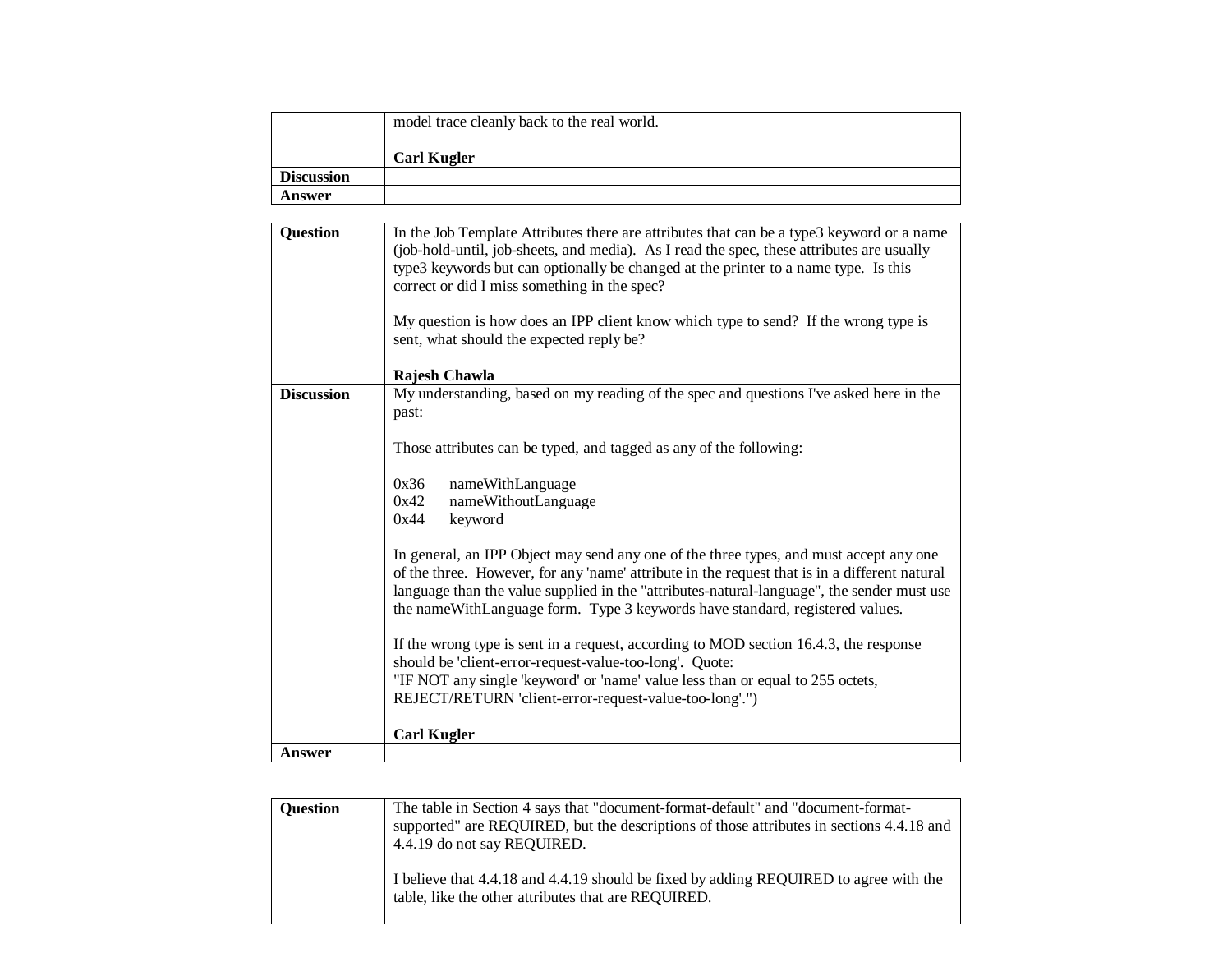| <b>Question</b>   | How should the server handle the situation where the "attributes-charset" of the response<br>itself is "us-ascii", but one or more attributes in that response is in the "utf-8" format?<br>Consider a case where a client sends a Print-Job request with "utf-8" as the value of<br>"attributes-charset" and with the "job-name" attribute supplied. Later another client<br>sends a Get-Job-Attribute or Get-Jobs request. This second request contains the<br>"attributes-charset" with value "us-ascii" and "requested-attributes" attribute with<br>exactly one value "job-name".<br>According to the IPP-Mod document (section 3.1.4.2), the value of the "attributes-<br>charset" for the response of the second request must be "us-ascii" since that is the charset<br>specified in the request. The "job-name" value, however, is in "utf-8" format. Should<br>the request be rejected even though both "utf-8" and "us-ascii" charsets are supported by<br>the server? or should the "job-name" value be converted to "us-ascii" and return<br>"successful-ok-conflicting-attributes" (0x0002) as the status code?<br><b>Van Dang</b> |
|-------------------|--------------------------------------------------------------------------------------------------------------------------------------------------------------------------------------------------------------------------------------------------------------------------------------------------------------------------------------------------------------------------------------------------------------------------------------------------------------------------------------------------------------------------------------------------------------------------------------------------------------------------------------------------------------------------------------------------------------------------------------------------------------------------------------------------------------------------------------------------------------------------------------------------------------------------------------------------------------------------------------------------------------------------------------------------------------------------------------------------------------------------------------------------|
| <b>Discussion</b> |                                                                                                                                                                                                                                                                                                                                                                                                                                                                                                                                                                                                                                                                                                                                                                                                                                                                                                                                                                                                                                                                                                                                                  |
| Answer            |                                                                                                                                                                                                                                                                                                                                                                                                                                                                                                                                                                                                                                                                                                                                                                                                                                                                                                                                                                                                                                                                                                                                                  |

| <b>Question</b>   | I recently noticed there is no pages-per-minute attribute in IPP. I noticed this first when<br>reviewing the draft printer scheme for SLP (draft-ietf-srvloc-printer-scheme-02.txt). The<br>printer scheme seems to inherit it's attribute definitions from IPP. I think ppm is one of<br>the most fundamental attributes in terms of printer selection. I'm sure this must have been<br>discussed at some point during IPP development, probably at a time when I wasn't<br>paying much attention to the mail list. I do remember a discussion about a cost attribute<br>that was eliminated because it was deemed too qualitative. But ppm is quantitative and<br>universal in advertising printers. So, can someone explain why it is not an IPP printer<br>attribute? And, for those familiar with the SLP printer scheme effort, why is it not part of<br>the SLP printer scheme?<br><b>Angelo Caruso</b> |
|-------------------|----------------------------------------------------------------------------------------------------------------------------------------------------------------------------------------------------------------------------------------------------------------------------------------------------------------------------------------------------------------------------------------------------------------------------------------------------------------------------------------------------------------------------------------------------------------------------------------------------------------------------------------------------------------------------------------------------------------------------------------------------------------------------------------------------------------------------------------------------------------------------------------------------------------|
| <b>Discussion</b> | You could make this a directory attribute, but I don't think its absolutely necessary to                                                                                                                                                                                                                                                                                                                                                                                                                                                                                                                                                                                                                                                                                                                                                                                                                       |
|                   |                                                                                                                                                                                                                                                                                                                                                                                                                                                                                                                                                                                                                                                                                                                                                                                                                                                                                                                |
|                   | support it in IPP. Besides, its in the printer MIB;                                                                                                                                                                                                                                                                                                                                                                                                                                                                                                                                                                                                                                                                                                                                                                                                                                                            |
|                   |                                                                                                                                                                                                                                                                                                                                                                                                                                                                                                                                                                                                                                                                                                                                                                                                                                                                                                                |
|                   | <b>Randy Turner</b>                                                                                                                                                                                                                                                                                                                                                                                                                                                                                                                                                                                                                                                                                                                                                                                                                                                                                            |
|                   |                                                                                                                                                                                                                                                                                                                                                                                                                                                                                                                                                                                                                                                                                                                                                                                                                                                                                                                |
|                   | I think that we discussed this at some stage and found that it was not clear that we could<br>come up with a single value. For example, depending on the type of printer, the speed is<br>often dependent on whether you run in "draft" mode vs. "quality" mode, and whether you<br>run B/W or color. So we would have ended up with some kind of conditions and several<br>values to cover all cases.                                                                                                                                                                                                                                                                                                                                                                                                                                                                                                         |
|                   | Carl-Uno Manros                                                                                                                                                                                                                                                                                                                                                                                                                                                                                                                                                                                                                                                                                                                                                                                                                                                                                                |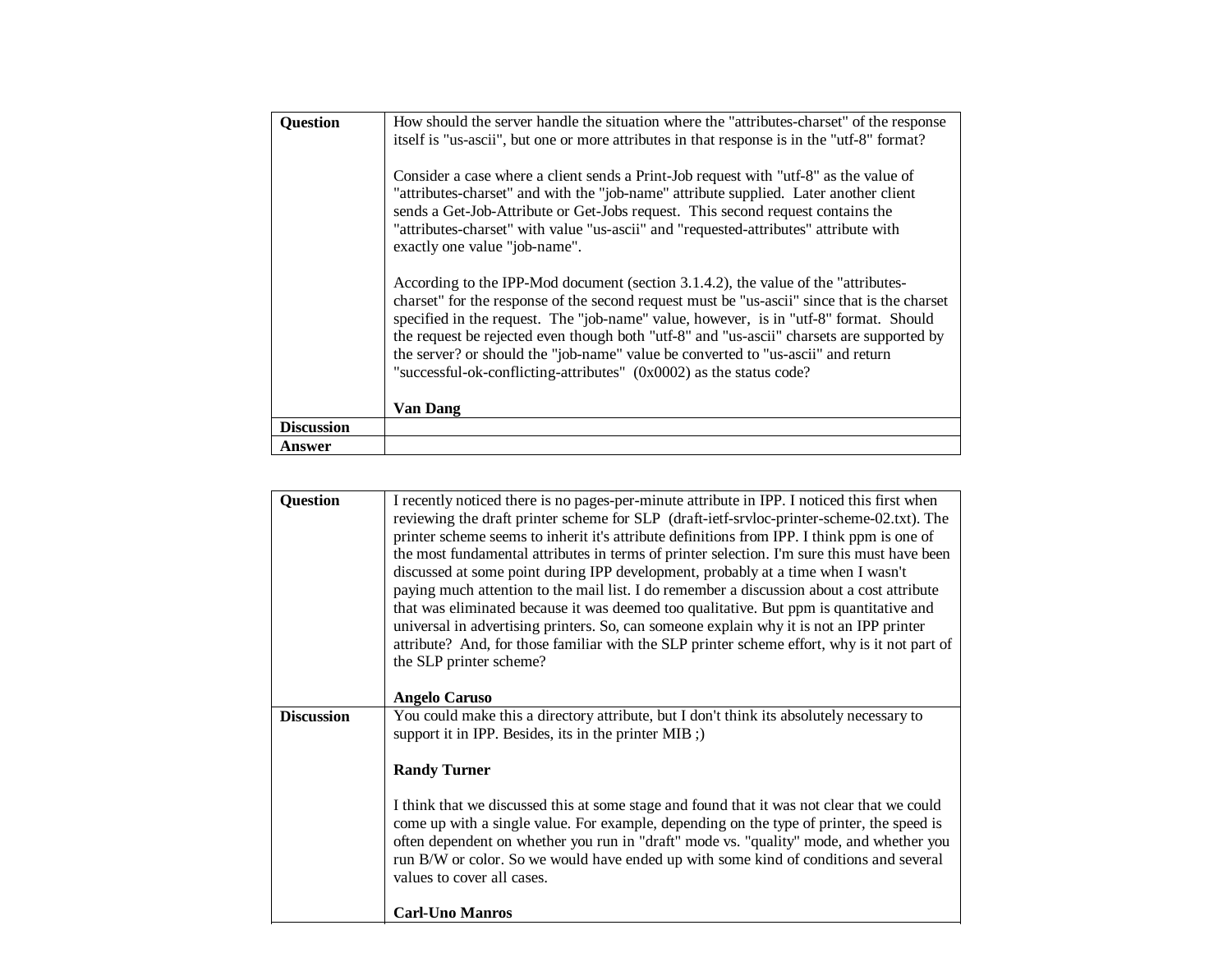|        | configuration?     |
|--------|--------------------|
|        | <b>Harry Lewis</b> |
| Answer |                    |

| <b>Question</b>   | Can you implement the operations "Create-Job", "Send-Document" and "Send-URI",<br>without the need to support multiple documents? This could be useful for environments<br>where you have long jobs, but do not need support for multiple documents.<br><b>Carl-Uno Manros</b>                                                                                                                                                                                     |
|-------------------|--------------------------------------------------------------------------------------------------------------------------------------------------------------------------------------------------------------------------------------------------------------------------------------------------------------------------------------------------------------------------------------------------------------------------------------------------------------------|
| <b>Discussion</b> | The model document supports the notion of a Create-Job operation followed by only one<br>Send-Document operation as semantically equivalent to a Print-Job operation. It cautions<br>regarding performance, however. If you are asking is it ok to support Creat-Job, Send-<br>Doc with only one document - Yes. If you are asking is it ok to support Create-Job but<br>LIMIT Send-Doc to only one document I'd say that would be a non-no!<br><b>Harry Lewis</b> |
| Answer            |                                                                                                                                                                                                                                                                                                                                                                                                                                                                    |

| <b>Question</b>   | What was the rationale for making the "printer-up-time" attribute a REQUIIRED<br>attribute, considering that the other 3 attributes "time-at-creation", "time-at-processing",<br>and "time-at-completed", with which it is assicociated, are all OPTIONAL?                             |
|-------------------|----------------------------------------------------------------------------------------------------------------------------------------------------------------------------------------------------------------------------------------------------------------------------------------|
|                   | <b>Carl-Uno Manros</b>                                                                                                                                                                                                                                                                 |
| <b>Discussion</b> | Don't know for sure but I suspect this attempts to make a running "time marker" available<br>for monitoring, tracking accounting etc without mandating all the possible time<br>recording points on each IPP device. This si somewhat analogous to the sysUpTime<br>concept in MIB-II. |
|                   | <b>Harry Lewis</b>                                                                                                                                                                                                                                                                     |
| Answer            |                                                                                                                                                                                                                                                                                        |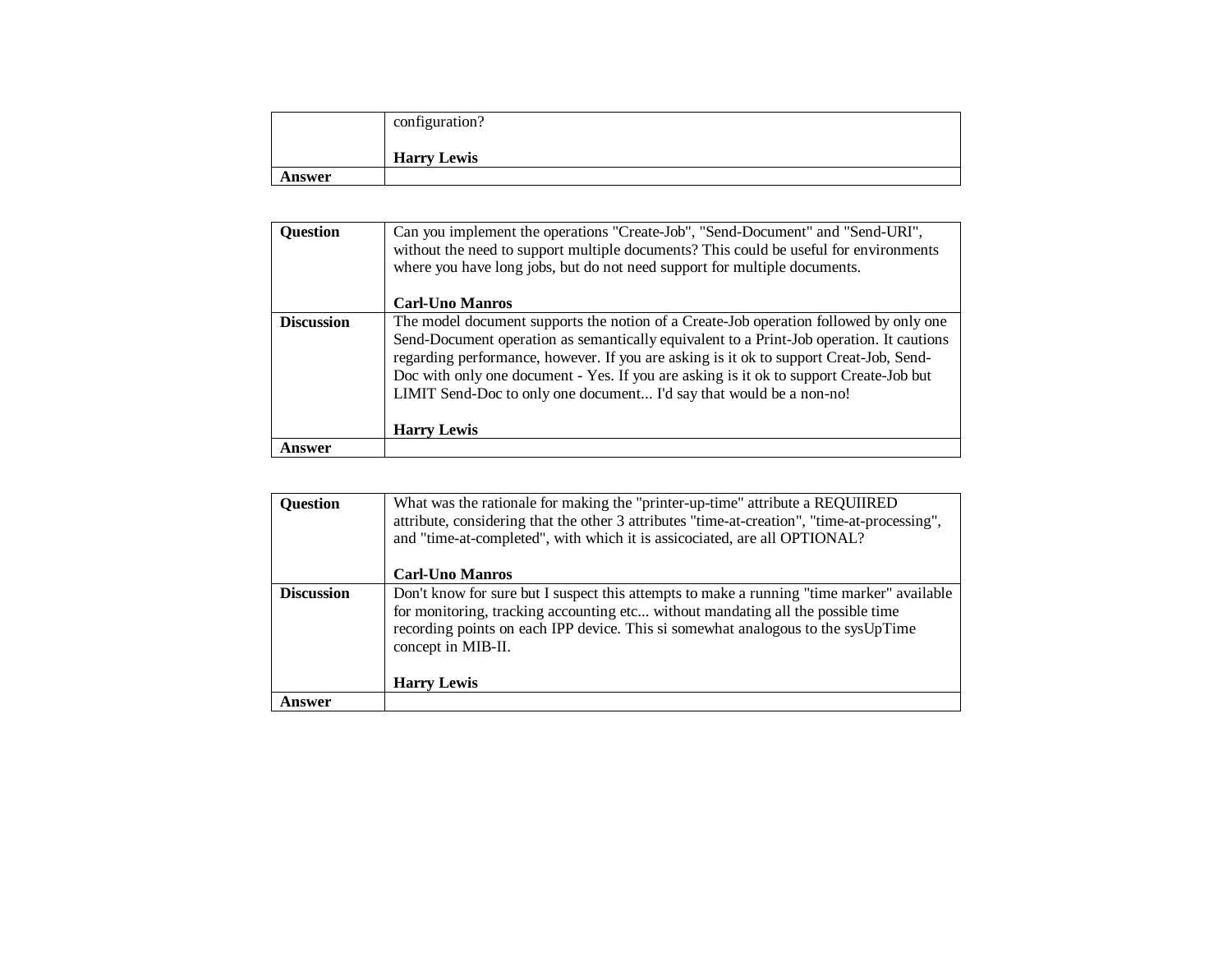# **2. Encoding and Transport**

| <b>Ouestion</b>   | The document says "A client MUST NOT expect a response from an IPP server until<br>after the client has sent the entire response." What about "100 Continue" responses (and<br>related HTTP Expect headers)? |
|-------------------|--------------------------------------------------------------------------------------------------------------------------------------------------------------------------------------------------------------|
|                   | <b>Carl Kugler</b>                                                                                                                                                                                           |
| <b>Discussion</b> |                                                                                                                                                                                                              |
| Answer            |                                                                                                                                                                                                              |

| <b>Question</b>   | The URI in the HTTP layer is either relative or absolute and is used by the HTTP server<br>to route the HTTP request to the correct resource relative to that HTTP server. This<br>"resource" is either an IPP Printer or a Job, right?                                                                                                                                                                                        |
|-------------------|--------------------------------------------------------------------------------------------------------------------------------------------------------------------------------------------------------------------------------------------------------------------------------------------------------------------------------------------------------------------------------------------------------------------------------|
|                   | The HTTP server need not be aware of the URI within the operation request. Once the<br>HTTP server resource begins to process the HTTP request, it might get the reference to<br>the appropriate IPP Printer object from either the HTTP URI (using to the context of the<br>HTTP server for relative URLs) or from the URI within the operation request; the choice<br>is up to the implementation.                           |
|                   | Once the Printer or Job ("the HTTP server resource") has begun to process the job, why<br>would it need a reference to an appropriate IPP Printer object?                                                                                                                                                                                                                                                                      |
|                   | Implementation question: the server is REQUIRED to check for the presence of target<br>URI operation attributes in every request (and respond with client-error-bad-request if<br>not found) but is otherwise free to ignore target op. atts.? The Request-URI and target<br>URLs might not be literally identical although they MUST both reference the same IPP<br>object; however the server isn't required to verify this? |
|                   | <b>Carl Kugler</b>                                                                                                                                                                                                                                                                                                                                                                                                             |
| <b>Discussion</b> | The document says "It is REQUIRED that a printer implementation support HTTP over<br>the IANA assigned Well Known Port 631". Therefore, a conforming implementation<br>MUST be on 631, although it might also be on some other port simultaneously.                                                                                                                                                                            |
|                   | <b>Larry Masinter</b>                                                                                                                                                                                                                                                                                                                                                                                                          |
|                   | I believe that if a product offers compliant operation--but also offers configuration<br>options to disable compliant operation—that the product is still considered compliant.                                                                                                                                                                                                                                                |
|                   | <b>Jay Martin</b>                                                                                                                                                                                                                                                                                                                                                                                                              |
|                   | I think we need some clarification in the wording here, because I think it's ambiguous as<br>it stands Here's another quote: "IPP server implementations MUST offer IPP services                                                                                                                                                                                                                                               |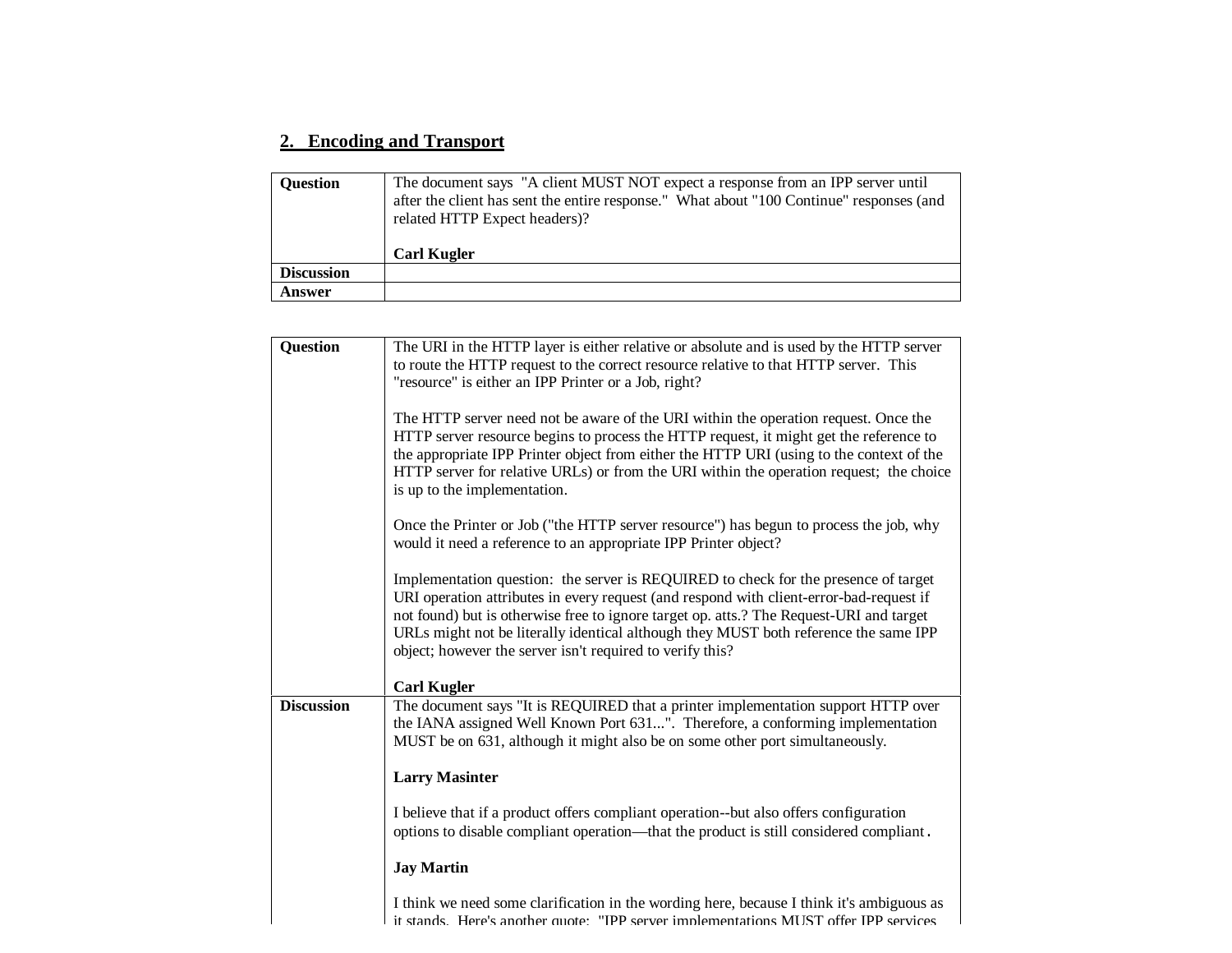| The intention is that IPP software must be able to listen on port 631 and may be able to<br>listen on other ports. If such software allows an administrator to configure the ports, then<br>such an adminstrator may be able to have IPP software listen other ports, such as<br>port 80 and might make it be the only port that the IPP server listens on. The customer<br>has the right to do what he wants, even if we don't think it is the wisest choice. |
|----------------------------------------------------------------------------------------------------------------------------------------------------------------------------------------------------------------------------------------------------------------------------------------------------------------------------------------------------------------------------------------------------------------------------------------------------------------|
| <b>Bob Herriot</b>                                                                                                                                                                                                                                                                                                                                                                                                                                             |
| What I find ambiguous, then, are the words "in addition to" and "as well" in these<br>sentences:                                                                                                                                                                                                                                                                                                                                                               |
| "IPP server implementations may support other ports, in addition to this port."                                                                                                                                                                                                                                                                                                                                                                                |
| "It is REQUIRED that a printer implementation support HTTP over the IANA assigned<br>Well Known Port 631 (the IPP default port), though a printer implementation may<br>support HTTP over port some other port as well."                                                                                                                                                                                                                                       |
| Maybe it should say:                                                                                                                                                                                                                                                                                                                                                                                                                                           |
| "It is REQUIRED that a printer implementation support HTTP over the IANA assigned<br>Well Known Port 631 (the IPP default port), though a printer implementation may be<br>configured to listen on some other port instead."                                                                                                                                                                                                                                   |
| <b>Carl Kugler</b>                                                                                                                                                                                                                                                                                                                                                                                                                                             |
| Or perhaps:                                                                                                                                                                                                                                                                                                                                                                                                                                                    |
| "may be configured to listen on one or more ports instead."                                                                                                                                                                                                                                                                                                                                                                                                    |
| <b>Jay Martin</b>                                                                                                                                                                                                                                                                                                                                                                                                                                              |
| No, I don't think so. Implementations should default to port 631, but people who buy<br>these things should be able to change that default to anything they want.                                                                                                                                                                                                                                                                                              |
| Here's how I would say this:                                                                                                                                                                                                                                                                                                                                                                                                                                   |
| 1. Implementations MUST support the ability to accept IPP requests on port 631<br>2. Implementations MAY support the ability to accept IPP requests on other ports instead<br>of, or in addition to, port 631, but only if explicitly configured to do so by the printer<br>administrator.                                                                                                                                                                     |
| <b>Keith Moore, AD</b>                                                                                                                                                                                                                                                                                                                                                                                                                                         |

It is REQUIRED that a printer implementation support HTTP over the IANA assigned We then  $P$  is  $\mathcal{L}$  and  $\mathcal{L}$  at printer implementation may be printed implementation may be printed in printer in printer in  $P$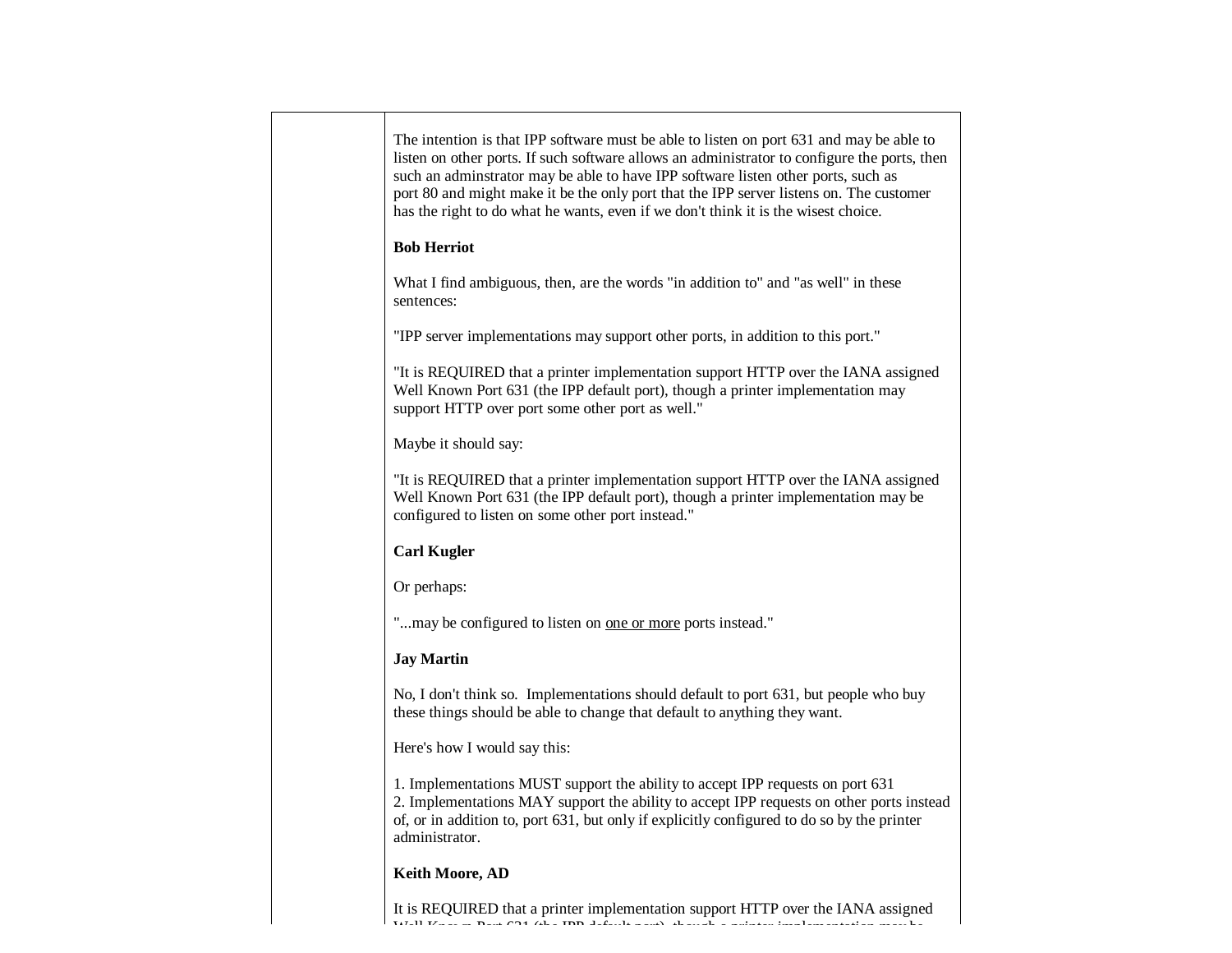|        | <b>Carl Kugler</b>                                                                                                                                                                                                                                                                                                                                                                                                                                                                                                                                 |
|--------|----------------------------------------------------------------------------------------------------------------------------------------------------------------------------------------------------------------------------------------------------------------------------------------------------------------------------------------------------------------------------------------------------------------------------------------------------------------------------------------------------------------------------------------------------|
|        | Here's another try:                                                                                                                                                                                                                                                                                                                                                                                                                                                                                                                                |
|        | Replace:                                                                                                                                                                                                                                                                                                                                                                                                                                                                                                                                           |
|        | It is REQUIRED that a printer implementation support HTTP over the IANA assigned<br>Well Known Port 631 (the IPP default port), though a printer implementation may<br>support HTTP over some other port as well. In addition, a printer may have to support<br>another port for privacy (See Section 5 "Security Considerations").<br>Note: even though port 631 is the IPP default, port 80 remains the default for an HTTP<br>URI. Thus a URI for a printer using port 631 MUST contain an explicit port, e.g.<br>"http://forest:631/pinetree". |
|        | with:                                                                                                                                                                                                                                                                                                                                                                                                                                                                                                                                              |
|        | IANA has assigned Well Known Port 631 to the default IPP port number. An IPP server<br>listens on port 631 unless explicitly configured to listen on one or more ports instead of,<br>or in addition to, port 631. If the port is empty or not given in an "ipp" schemed URL,<br>port 631 is assumed.                                                                                                                                                                                                                                              |
|        | <b>Carl Kugler</b>                                                                                                                                                                                                                                                                                                                                                                                                                                                                                                                                 |
|        | I think we should take the text suggested by Keith Moore.                                                                                                                                                                                                                                                                                                                                                                                                                                                                                          |
|        | <b>Carl-Uno Manros</b>                                                                                                                                                                                                                                                                                                                                                                                                                                                                                                                             |
|        | I think Keith's words:                                                                                                                                                                                                                                                                                                                                                                                                                                                                                                                             |
|        | 1. Implementations MUST support the ability to accept IPP requests on port 631.<br>2. Implementations MAY support the ability to accept IPP requests on other ports instead<br>of, or in addition to, port 631, but only if explicitly configured to do so by the printer<br>administrator.                                                                                                                                                                                                                                                        |
|        | are still a little ambiguous. What does it mean to "support the ability to accept"?                                                                                                                                                                                                                                                                                                                                                                                                                                                                |
|        | <b>Carl Kugler</b>                                                                                                                                                                                                                                                                                                                                                                                                                                                                                                                                 |
| Answer |                                                                                                                                                                                                                                                                                                                                                                                                                                                                                                                                                    |

# **3. Interoperability Questions for the September 1998 Bake-off**

| <b>Ouestion</b> | The document says the client and server MUST support the "chunked" transfer encoding      |
|-----------------|-------------------------------------------------------------------------------------------|
|                 | when receiving. My question is: Can we count on this? I.e., if our client always          |
|                 | transmits requests using the "chunked" transfer encoding, will we be able to interoperate |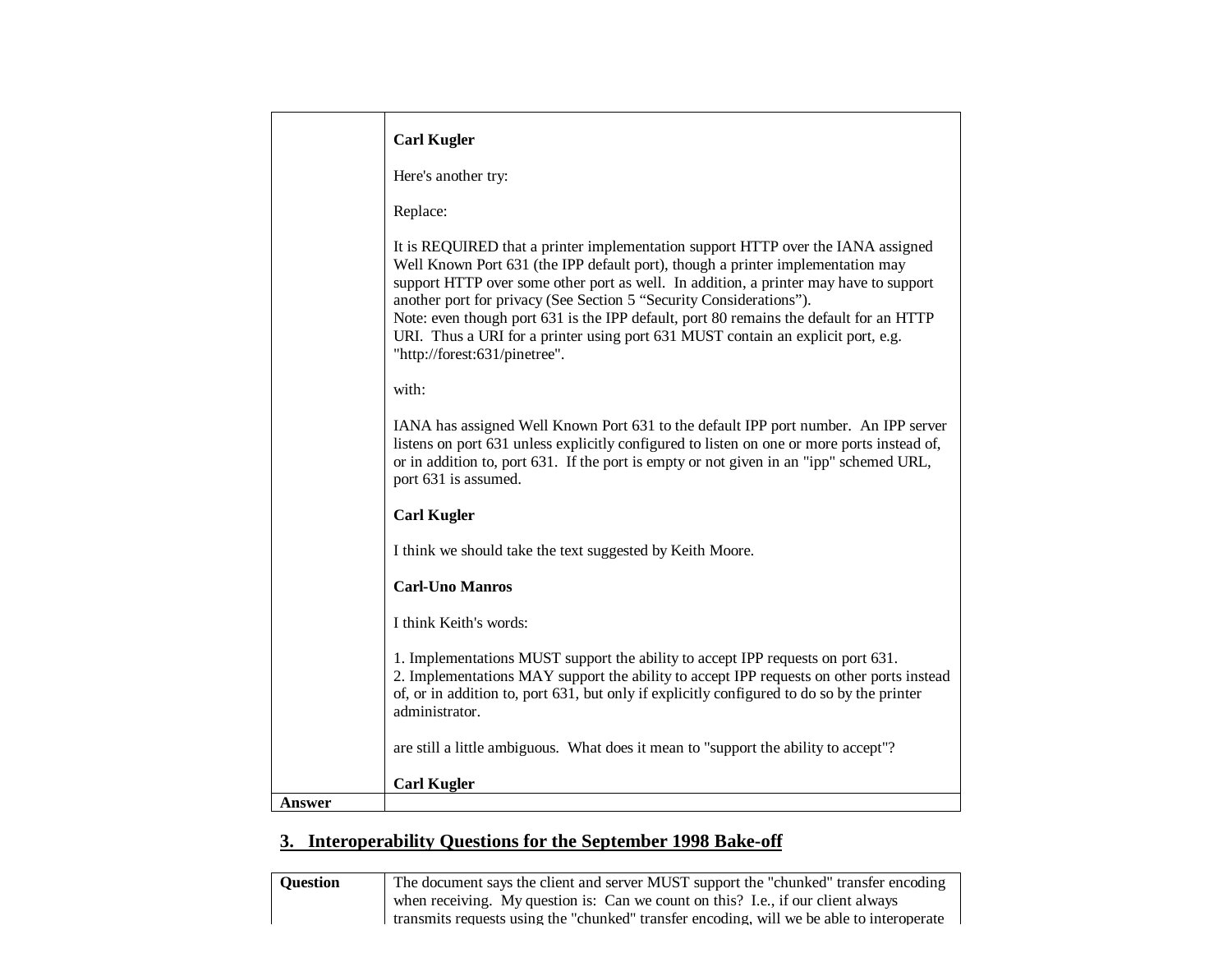I think this is a good example of the things that we need to put in an Implementor's Guide document. Formally, as we are referencing IETF's HTTP 1.1, all IPP implementations MUST support "chunking". However, I think it would be smart for an actual implementation to also support using HTTP 1.0 to allow for maximum interoperability. E.g. in Xerox we have had to base our current client code (written in Java) on HTTP 1.0, as the JavaSoft libraries do not yet support some of the HTTP 1.1 features. These problems will disappear over time, but we also need to get things working short term. **Carl-Uno Manros** You might find that some implementations don't support chunking. **Paul Moore** Well, I'm assuming since we "last-called" these documents in the WG, that everybody is in agreement that an implementation that doesn't support chunking isn't compliant. **Randy Turner** I dont see where it says that a server must support chunking. It says I must support 1.1. Maybe I am reading it wrong (I guess thats why we have bake-offs). **Paul Moore** Okay, as a practical matter it looks like we need to be able to support HTTP/1.0 in addition to HTTP/1.1, and "Content-Length" in addition to "Transfer-Encoding: chunked" whether sending or receiving. This leads me to my next question: What is the transition sequence for the cases in which an HTTP/1.1 client that normally uses chunking wants to make a request of a server that is HTTP/1.0 and/or doesn't understand chunking? Does this scenario look correct?: 1. Client requests HTTP/1.1, Transfer-Encoding: chunked 2. Server responds HTTP/1.0 501 (Unimplemented), and closes the connection 3. Client opens new connection and requests HTTP/1.0, Content-Length Also, don't some HTTP/1.0 implementations understand Transfer-Encoding as an extension? We have some client situations where we can't avoid chunking, so it would be nice if even the HTTP/1.0 servers understood chunked transfer coding. (Presumably all HTTP/1.1 applications are able to receive and decode the "chunked" transfer coding.) **Carl Kugler**